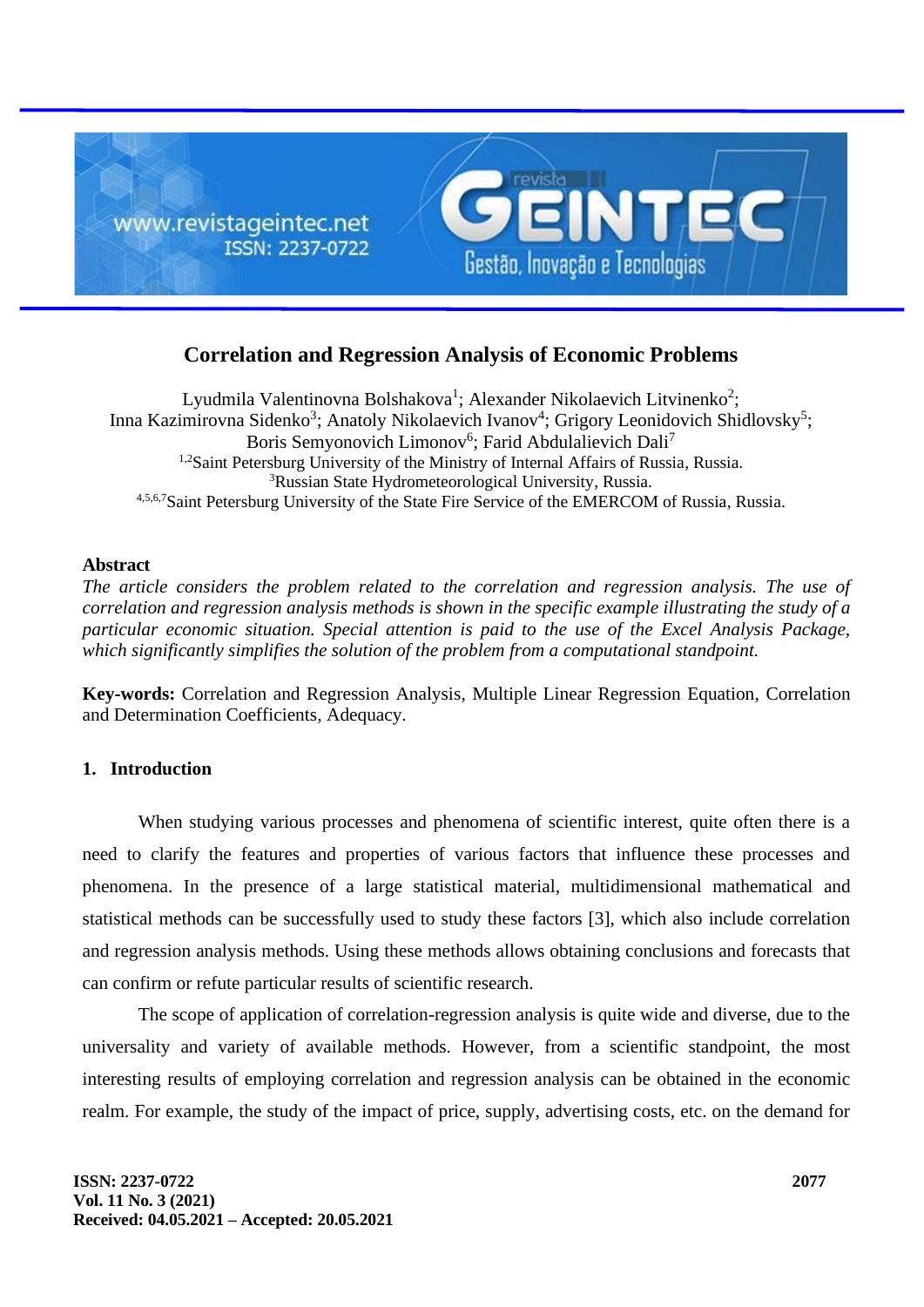a certain product; the analysis of the dependence of GDP growth on the factors of the innovative economy [10] or changes in the structure of employment in the economy [11]; the study of economic growth in the region [4]; or the study of inflation using econometric analysis [5]. Quite interesting correlation and regression studies can be carried out in the banking sector [2, 9].

The methods of correlation and regression analysis allow determining the existence and strength of the relationship of factors based on sample statistical data, as well as obtaining the type of dependence of one factor on another or several factors.

Correlation and regression analysis has the following advantages:

- the possibility of a comprehensive study of various relationships between factors;
- obtaining an assessment of the resulting factor behavior, including its possible predicted values that are adequate to reality.

The disadvantages of correlation and regression analysis methods include:

- cumbersome calculations:
- a significant impact of the sample size and composition on the results obtained;
- the need to fulfill the prerequisites of the least-squares method.

The first drawback can be almost eliminated by employing the Excel Analysis Package for conducting correlation and regression analysis. The elimination of the second disadvantage is directly related to the capabilities of the researcher. And, finally, for correctly obtained samples of a large volume, most often, the prerequisites of the least-squares method are fulfilled [7].

The purpose of the present article is to analyze the possibilities of using correlation and regression analysis, to detail the methodology of its use, and the correctness of the interpretation of the results when conducting scientific research.

### **2. Methods**

#### **Research design**

To achieve this goal, a research strategy was chosen based on a mixed approach of qualitative and quantitative methods of data collection and analysis.

Due to the limited resources at our disposal, but observing the most important principles of scientific research (obtaining more reasonable and reliable results), a CASE (computer-aided software engineering) technology for analyzing the management system using correlation and regression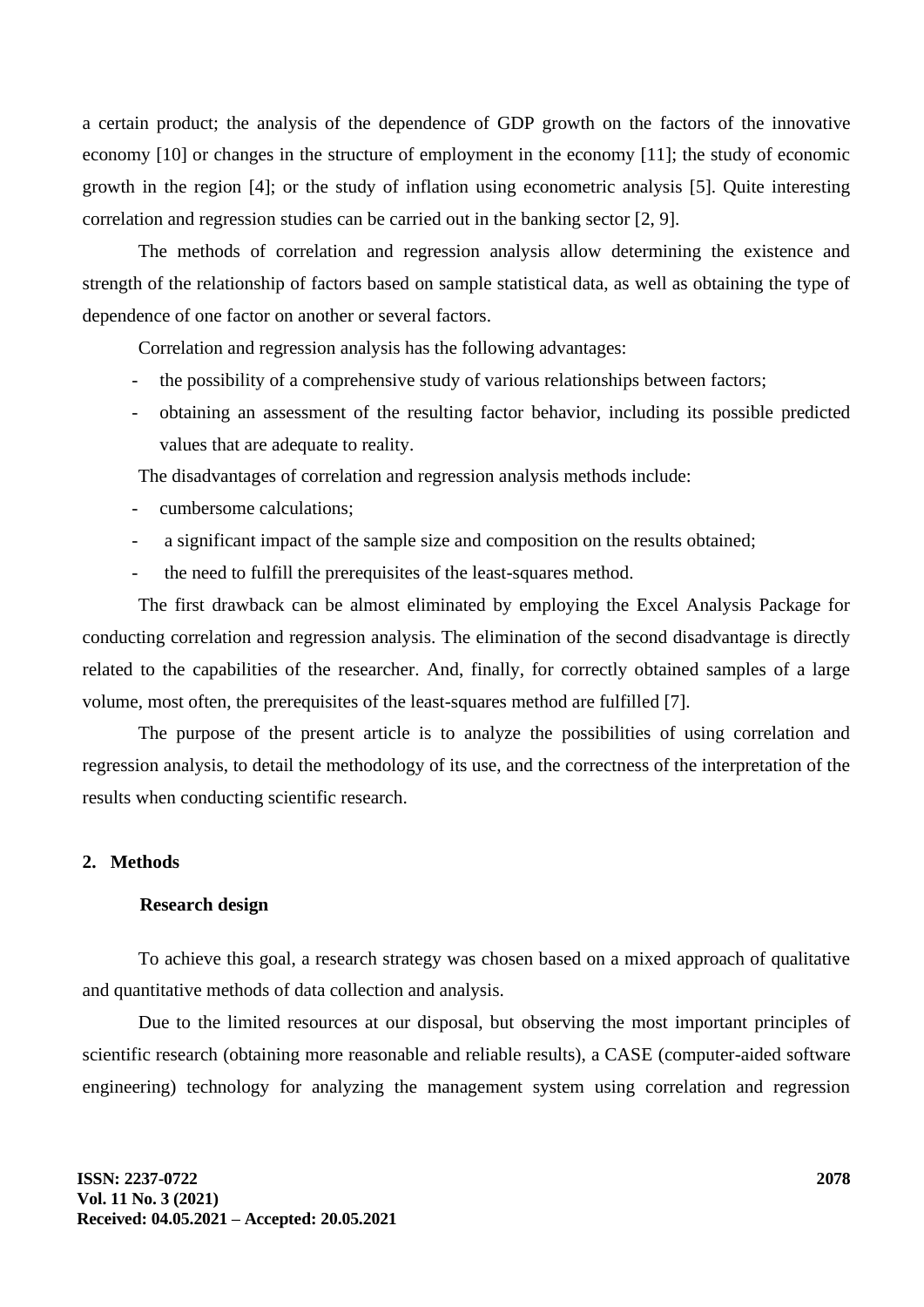analysis was chosen. It is illustrated in the example of analyzing the relationship between the volumes of the company's products sold with the presence of counterfeit analogs in a competitive market.

In the course of conducting a general correlation and regression study, two problems were solved, namely, a correlation and regression analysis of the sample population was carried out, then the results of the sample analysis were distributed to the entire general population (to confirm the adequacy of the results of the sample study).

The sequence and main tasks of the correlation and regression study for the linear case were as follows:

- 1. Problem statement.
- 2. Constructing and studying a simple linear regression equation.
- 3. Checking the regression model for adequacy.
- 4. Determining the strength of the dependence between the signs.
- 5. Getting conclusions and forecasts.

### **Case study**

An enterprise that produces a certain type of product was selected for the study. The company's executives drew attention to the fact that in recent months, the volume of products sold has begun to fall sharply. It was found out that the decline in sales volume was due to the appearance of fake, cheaper products of the same type on the market. The management and marketing department of the enterprise collected data on the volumes of counterfeit products and the volumes of products sold for the past months of the current year presented in Table 1.

| Volume,       | Jan  | Feb  | Marc | Apr  | May  | June | July | Aug  | Sept | Oct   |
|---------------|------|------|------|------|------|------|------|------|------|-------|
| thousand pcs. |      |      | h    |      |      |      |      |      |      |       |
| Released      | 32   | 28   | 30   | 27   | 29   | 26   | 27   | 32   | 30   | 28    |
| products      |      |      |      |      |      |      |      |      |      |       |
| Products sold | 27   | 24   | 25   | 20.9 | 21.5 | 19.8 | 19   | 16.9 | 17.8 | 16.4  |
|               |      |      |      |      |      |      |      |      |      |       |
| Counterfeit   | 3.67 | 4.36 |      | 5.56 | 6    | 6.7  | 7.77 | 8.78 | 9.36 | 10.53 |
| products      |      |      |      |      |      |      |      |      |      |       |

Table 1:Different production volumes by month

The task was set to predict the volume of products that can be sold in December under the same conditions if the company became aware of the estimated volume of counterfeit products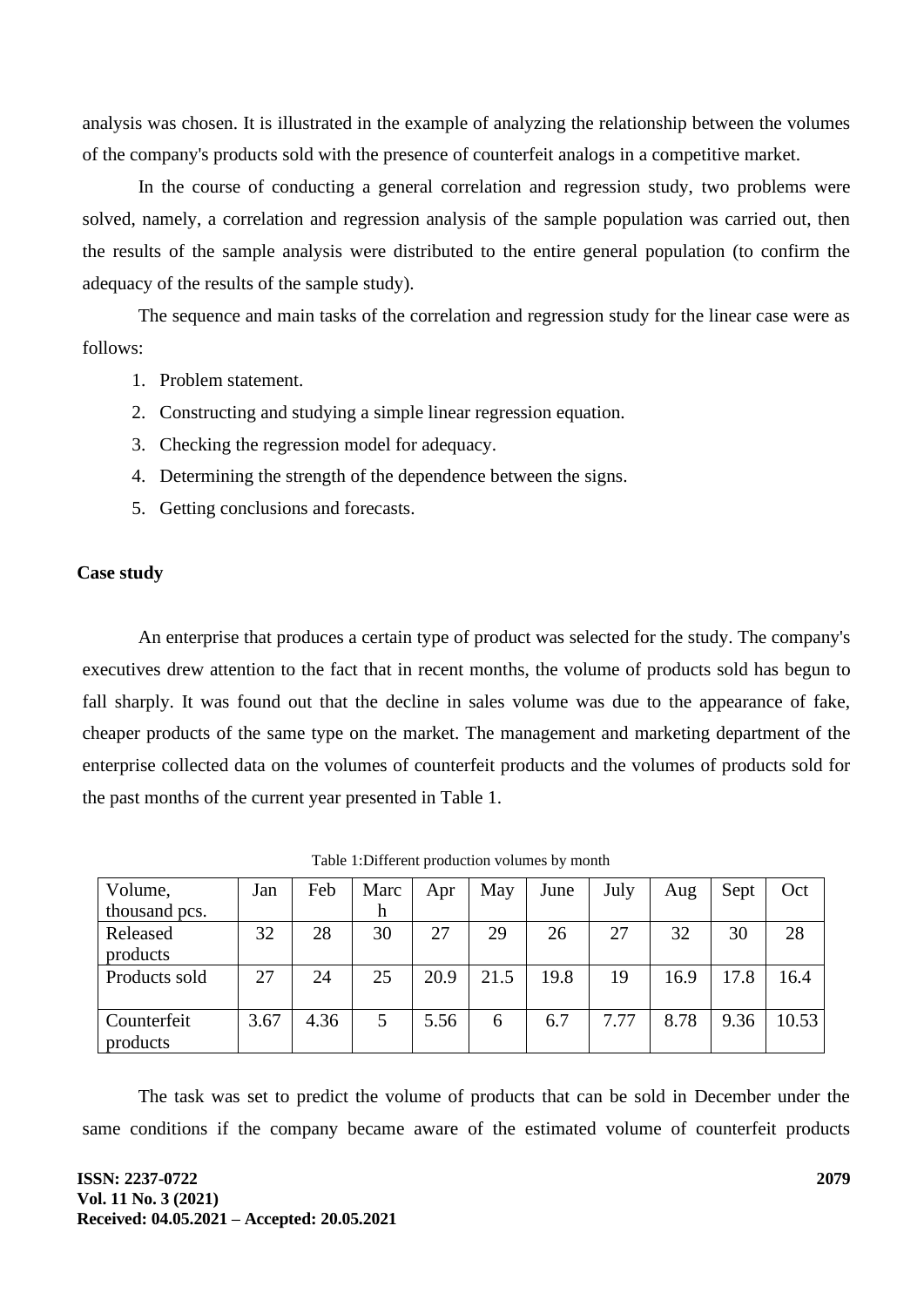expected in December, equal to 10 thousand pieces. In December, the company expects to release 30 thousand pieces of products.

To solve this problem, a correlation and regression analysis of the presented data was conducted using an Analysis Package (Solution Analysis). To do this, data was entered in Excel, choosing  $Y$  – the volume of products sold as the resulting attribute. Factor signs were the volume of counterfeit products X1 and the volume of products released by the enterprise X2.

### **Description of the calculation**

| Table 2: Task data |               |               |               |  |  |
|--------------------|---------------|---------------|---------------|--|--|
| Month              | The volume of | The volume of | The volume of |  |  |
|                    | counterfeit   | released      | products sold |  |  |
|                    | products      | products      | Y             |  |  |
|                    | $X_I$         | $X_2$         |               |  |  |
| January            | 3.67          | 32            | 27            |  |  |
| February           | 4.36          | 28            | 24            |  |  |
| March              | 5             | 30            | 25            |  |  |
| April              | 5.5           | 27            | 20.9          |  |  |
| May                | 6             | 29            | 21,5          |  |  |
| June               | 6.7           | 26            | 19.8          |  |  |
| July               | 7.77          | 27            | 19            |  |  |
| August             | 8.78          | 32            | 16.9          |  |  |
| September          | 9.36          | 30            | 17.8          |  |  |
| October            | 10.53         | 28            | 16.4          |  |  |

Data were entered by columns and presented in the form of Table 2.

Next, the DATA button was selected in the mainline, and then the Analysis Package (Solution Analysis). In the Analysis Tools window, the Regression line was selected, and the appeared Table was filled in the following way.

Input interval Y: the cells of the last column were assigned the name of the column:  $Y -$  the volume of products sold.

Input interval X: the cells of the second and third columns were respectively assigned the names: X1 – the volume of counterfeit products, and X2 – the volume of manufactured products.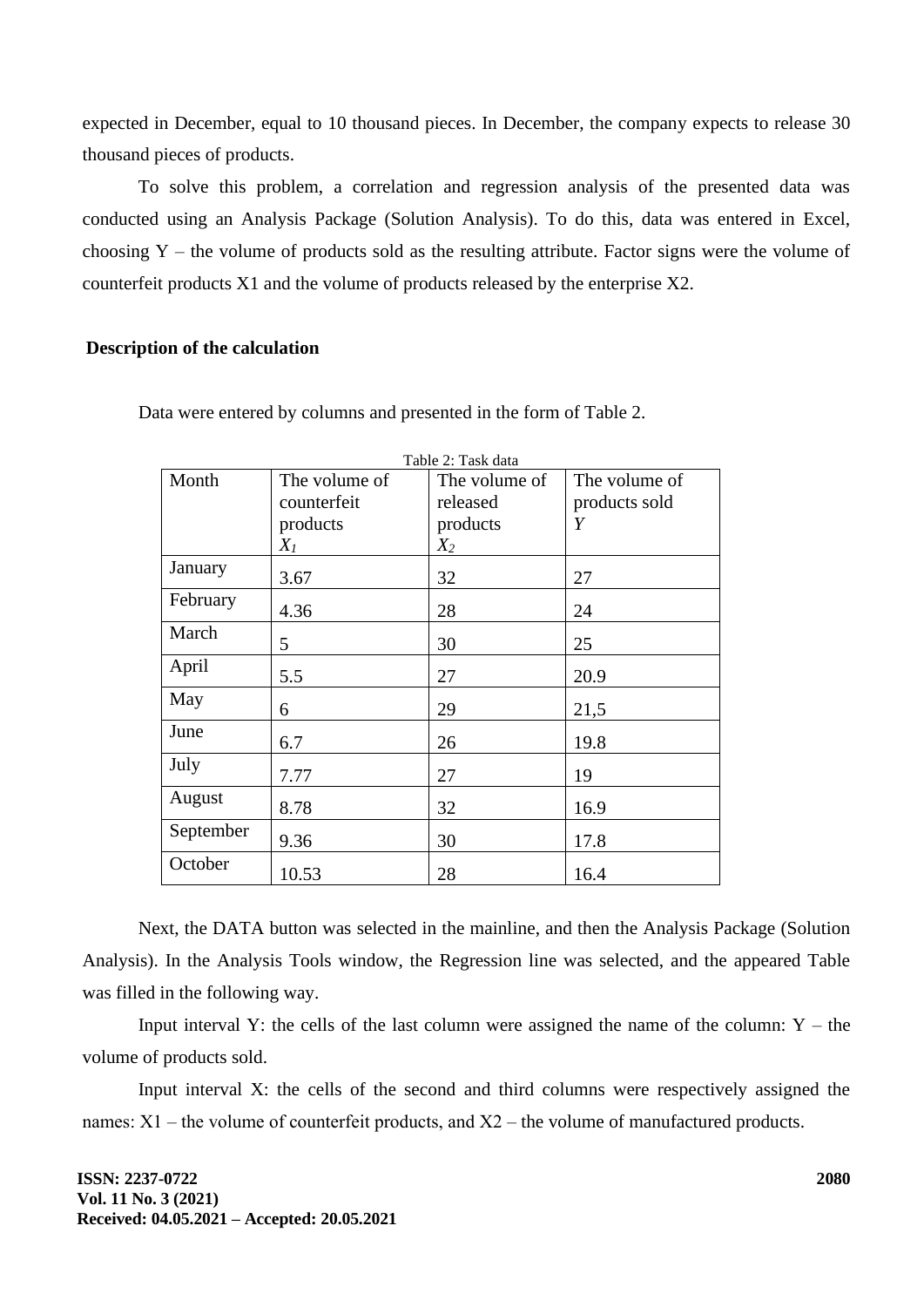Tags: checking the box, since the data were entered with the column names, otherwise the box remains empty.

Constant is zero: the cell remains empty since it is not required that the regression line passes through the origin.

Reliability level: by default, it is assumed that the reliability of the results obtained is 95%.

In the Output interval, the cell from which the presentation of the results begins was registered. Let's register the remaining cells (without graphs).

After clicking the OK button, the RESULTS are displayed in the form of several Tables.

Below, the semantic content of the obtained results in considered more in detail with the above-specified data. The sequence of Tables will be selected according to the above-listed tasks.

### **3. Results and Discussion**

### **Construction and investigation of a sample linear regression equation**

The sampling linear regression equation for the problem under consideration has the form:

$$
\hat{y} = b_0 + b_1 \cdot x_1 + b_2 \cdot x_2,
$$

where the sampling coefficients b0, b1, b2 are estimates (approximate values) of the corresponding coefficients of the regression equation characterizing the entire general population.

To determine the coefficients of the multiple linear regression equation, five columns of Table 3 were selected.

| TWOTE DI COUSTIVIERD OF MIR TRETADUROM AMMINISM |              |                |                      |           |  |  |
|-------------------------------------------------|--------------|----------------|----------------------|-----------|--|--|
|                                                 | Coefficients | Standard error | <i>t</i> -statistics | $P-value$ |  |  |
| Y-crossing                                      | 22.32028219  | 5.644238006    | 3.954525334          | 0.0055    |  |  |
| x l                                             | -1.458365988 | 0.171535778    | -8.501818114         | 6,17E-05  |  |  |
| x2                                              | 0.289912818  | 0.187842424    | 1.543383075          | 0.166647  |  |  |

Table 3: Coefficients of the regression equation

The second column of Table 3 shows the coefficients of the regression equation. After rounding, the following equation was obtained:

 $\hat{y} = 22.3202 - 1.4584 \cdot x_1 + 0.2899 \cdot x_2$ .

By the values of the regression coefficients, it is possible to determine the contribution of each factor to the change in the values of the resulting feature Y. The coefficient for variable xi shows how much the value of feature Y will change on average if the value of feature xi is increased by one unit.

Therefore, two statements are valid for the concerned problem: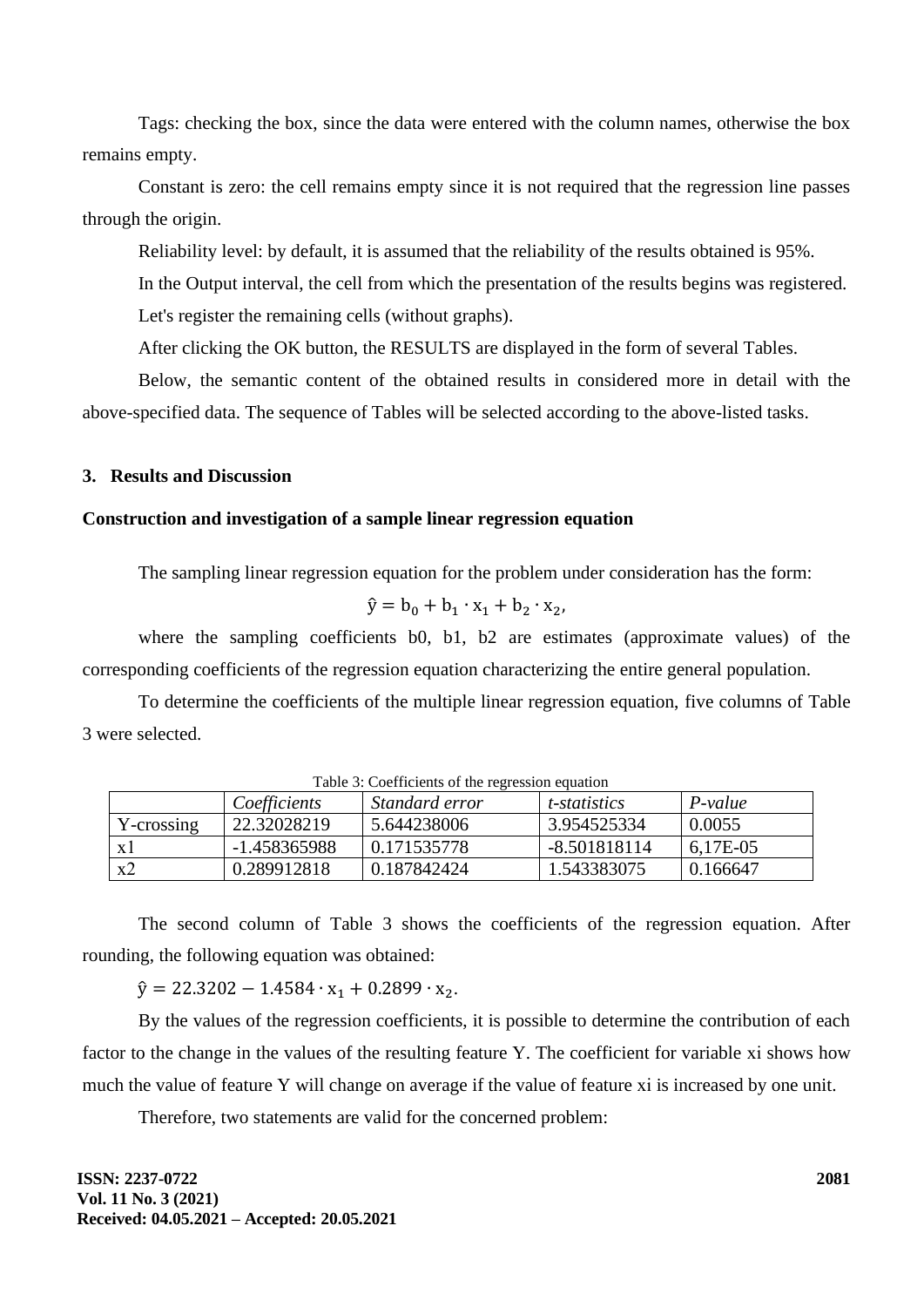If the volume of counterfeit products increases by one thousand, the volume of products sold will decrease by 1.4584 thousand provided an unchanged volume of the products produced.

If the volume of manufactured products increases by one thousand, the volume of sold products will increase by 0.2899 thousand provided an unchanged volume of the counterfeit products.

To confirm the results obtained, the model was checked for adequacy.

### **Checking the model for the adequacy**

The regression equation was built based on sample data, i.e. using only a part of the general population. Naturally, the question arises as to whether this equation, as well as the model based on this equation, is adequate to reality. The adequacy of the model was checked using the average approximation error.

The average approximation error characterizes the degree of proximity of the sample values of the attribute Y and the corresponding values obtained by the regression equation. This error is determined by the formula:

$$
A = \frac{1}{n} \sum_{i=1}^{n} \left| \frac{y_i - \hat{y}_i}{y_i} \right| \cdot 100\%.
$$

If this error is within the range of 4 to 12%, then the regression model can be considered adequate to reality.

The analysis package does not give the value of this error, but it gives Table 4, whose elements significantly simplify the task of finding the sought error.

| Table 4: Determination of residuals |                     |                  |                        |  |  |  |
|-------------------------------------|---------------------|------------------|------------------------|--|--|--|
| <i><b>Observation</b></i>           | The predicted value | $\mid$ Residuals | Standardized residuals |  |  |  |
|                                     | of Y                |                  |                        |  |  |  |
|                                     | 26.2452892          | 0.754710798      | 0.732322855            |  |  |  |
| 2                                   | 24.0793654          | $-0.079365396$   | $-0.07701108$          |  |  |  |
| 3                                   | 23.7258368          | 1.274163199      | 1.236366081            |  |  |  |
| $\overline{4}$                      | 22.12691535         | $-1.226915351$   | -1.190519806           |  |  |  |
| 5                                   | 21.97755799         | $-0.477557995$   | $-0.463391586$         |  |  |  |
| 6                                   | 20.08696335         | $-0.286963348$   | $-0.27845079$          |  |  |  |
|                                     | 18.81642456         | 0.183575441      | 0.17812981             |  |  |  |
| 8                                   | 18.793039           | -1.893039004     | -1.836883387           |  |  |  |
| 9                                   | 17.36736109         | 0.432638906      | 0.41980499             |  |  |  |
| 10                                  | 15.08124725         | 1.318752749      | 1.279632914            |  |  |  |

Table 4: Determination of residuals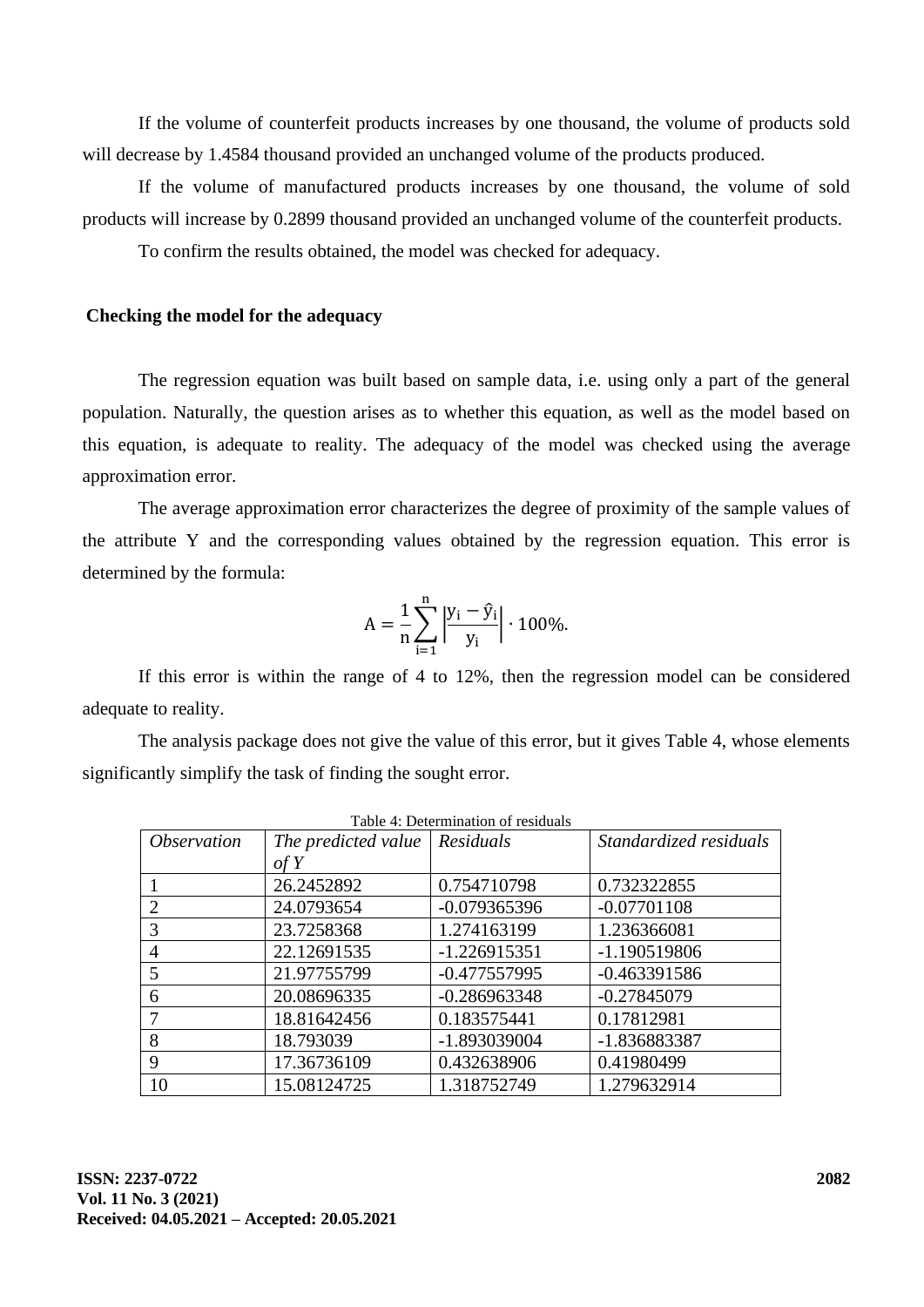The second column of Table 4 shows the values of the regression function for the given values of factor features. The third column contains found residuals. It's not hard to notice that these values correspond to those of the numerator of the terms in the formula for the average approximation error. As a result, one gets  $A = 0.040402$  or  $A = 4.04\%$ , which indicates that the model is adequate.

The last column of Table 4 shows the standardized residuals.

It should be noted that in some cases, the average approximation error gives incorrect information about the adequacy of the model [1]. Therefore, it is recommended to use other methods of checking the adequacy of the model, for example, checking the corresponding statistical hypotheses about significance. When checking the statistical hypothesis about the significance of the equation in general and statistical hypotheses about the significance of the coefficients of the regression equation, the observed values of the criterion found by specific formulas using sampling data are compared with the critical values of the same criterion found by distribution tables. If the observed value (or the modulus of the observed value) is greater than the critical one, then it is assumed that the equation is significant (or the coefficient is significant), i.e. the equation is adequate to reality and can be used for further study, including forecasting. Otherwise, the adequacy of the model remains in question. In this case, it is recommended to re-sample, increase the sample scope, etc., and perhaps even revise the factor features.

The significance of the regression equation, in general, can be checked using the Fisher criterion. To do this, it is necessary to compare two values Fn and Fcr. These values can be determined using Table 5.

|            | df | SS          | MS          |         | Significance |  |
|------------|----|-------------|-------------|---------|--------------|--|
| Regression |    | 105.0623082 | 52.53115408 | 38.4695 | 0.000167483  |  |
| Residual   |    | 9.558691842 | 1.365527406 |         |              |  |
| Total      |    | 114.621     |             |         |              |  |

Table 5: Variance analysis

The second column of Table 5 defines the number of degrees of freedom df for the regression and the residual.

For regression, df is equal to the number of features m, equal in our case to 2. For residuals, df  $= \pi - (\tau + 1) = 10 - 3 = 7$ . These numbers are used to find Fcr. The value of Fn is presented in the fifth column of the Table, i.e.  $Fn = 38.4695$ . The value of Fcr can be found using the Fischer-Snedekor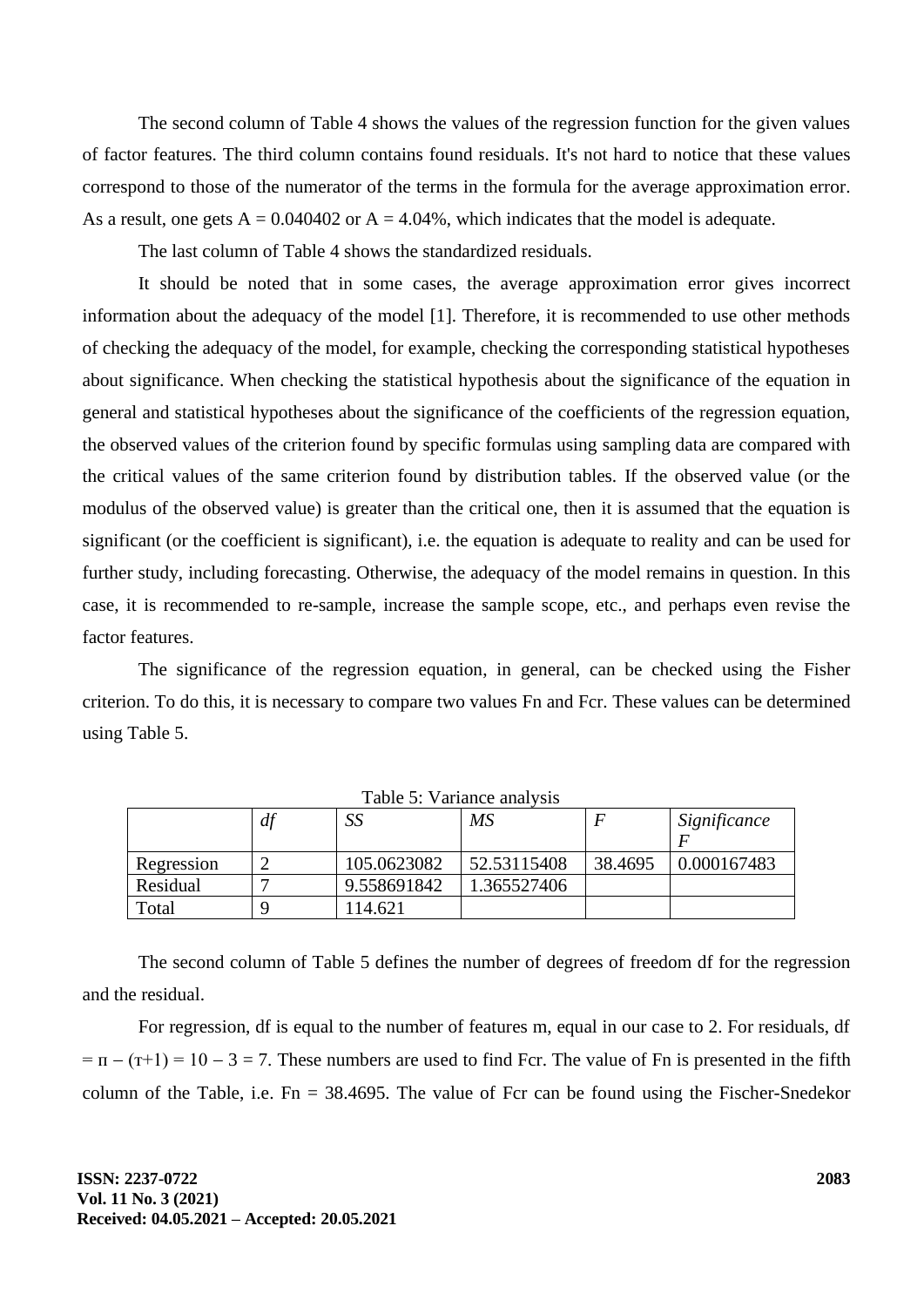Distribution Table or using the function F.OBR.PH: Fcr = 4.7374. Since  $Fn > Fcr$ , the regression equation, in general, can be considered significant and used for forecasting.

Similarly, one can check the significance of the regression coefficients according to the Student's criterion, using the elements of column 4 of Table 3 as a sample value. The third column of Table 3 shows the values of standard errors for each regression coefficient. The absolute values of errors of the coefficients b0 and b1 are significantly less than their actual values, so there is reason to believe that these coefficients differ significantly from zero.

After constructing and studying the sample regression equation, the problem arises of determining the strength of the relationship between the features.

### **Determining the strength of the relationship between the features**

Three types of correlation coefficients can be used to identify the strength of the relationship in the case of multiple regression. The multiple correlation coefficient shows the strength of the impact of all factor features, included in the model, on the resulting feature. The matching correlation coefficient shows the strength of the dependence between two features against the background of the impact of all the others. A partial coefficient of correlation shows the strength of the dependence between two features, excluding the influence of all other features included in the model.

### **Consider Table 6.**

| Table 6: Regression statistics     |             |  |  |  |
|------------------------------------|-------------|--|--|--|
| Regression statistics              |             |  |  |  |
| Multiple correlation coefficient R | 0.957395479 |  |  |  |
| R-square                           | 0.916606103 |  |  |  |
| Normalized R-square                | 0.892779276 |  |  |  |
| Standard error                     | 1.168557832 |  |  |  |
| Observation                        | 10          |  |  |  |

The second line of Table 6 shows the multiple correlation coefficient Ry  $\approx 0.957395$ . The coefficient value is quite close to unity, therefore, there is a very strong linear relationship between the resulting feature Y and the two factorials Х1 and Х2. In other words, the strong influence of the volumes of both counterfeit products and manufactured products on the change in the volume of products sold has been proved.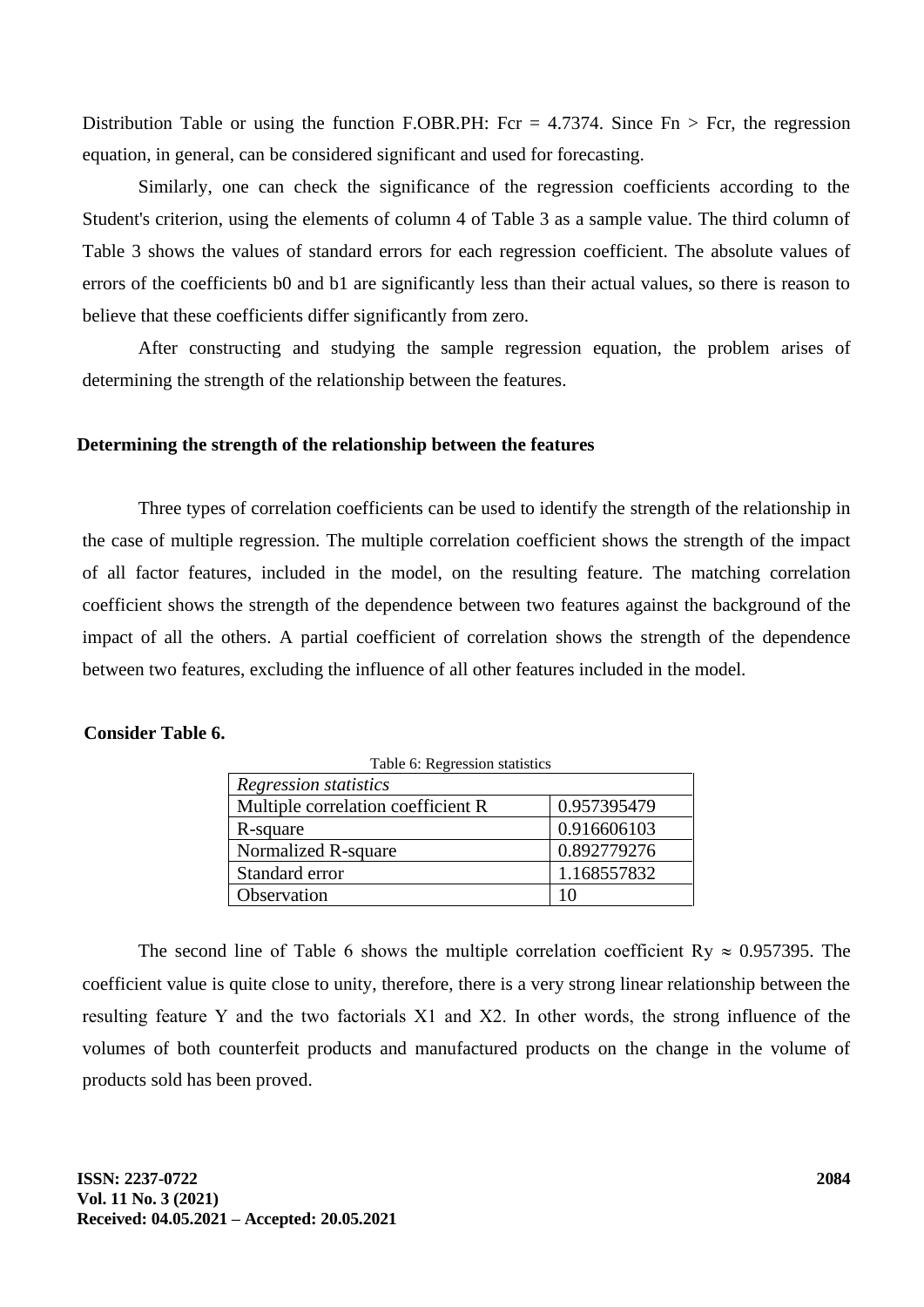The determination coefficient  $R_Y^2$ , presented in the third line, shows that almost 92% of the change in the volume of products sold is due to the joint influence of the volumes of counterfeit products and manufactured products.

The fourth line indicates the so-called normalized or corrected determination coefficient R2corr. Its introduction is related to the following. The determination coefficient  $R_Y^2$  has one significant drawback. As a rule, its value increases when other factor features are added, even if they do not have a strong impact on the resulting feature. Therefore, this coefficient is slightly corrected. For the problem under consideration, the usual coefficient of determination remains, since the difference between it and the corrected coefficient is quite small (slightly more than 0.02).

To determine the matching coefficients, we go back to the Analysis Tools window and select the Correlation line. After entering the data, we get Table 7, which presents the matching correlation coefficients, i.e. the correlation coefficients between two different features, provided that the third feature also influences.

|                | xI         | х2       |  |
|----------------|------------|----------|--|
| $\mathbf{x}$ 1 |            |          |  |
| x2             | $-0.07167$ |          |  |
|                | $-0.94246$ | 0.235571 |  |

 $T_{\text{a}}$ kle  $7:$  Countable coefficients

The following conclusions can be drawn based on Table 7.

The matching correlation coefficient is  $rYX1 = -0.94246$ , therefore, the linear relationship between the volumes of counterfeit and sold products is very strong and inverse, i.e. with an increase in the volume of counterfeit products, the volume of sold products decreases.

The matching correlation coefficient  $rYX2 = 0.235571$  shows that the relationship between the volumes of manufactured and sold products, although direct, is weak. This may be influenced by the volume of counterfeit products. Whether this is correct or not will be shown by the partial correlation coefficients. Finally, the matching correlation coefficient  $rX1X2 = -0.07167$  shows the absence of a linear relationship between the factor features, which allows concluding that there is no multicollinearity (the coefficient is less than 0.5). Thus, the results indicating the good quality of the constructed model are confirmed.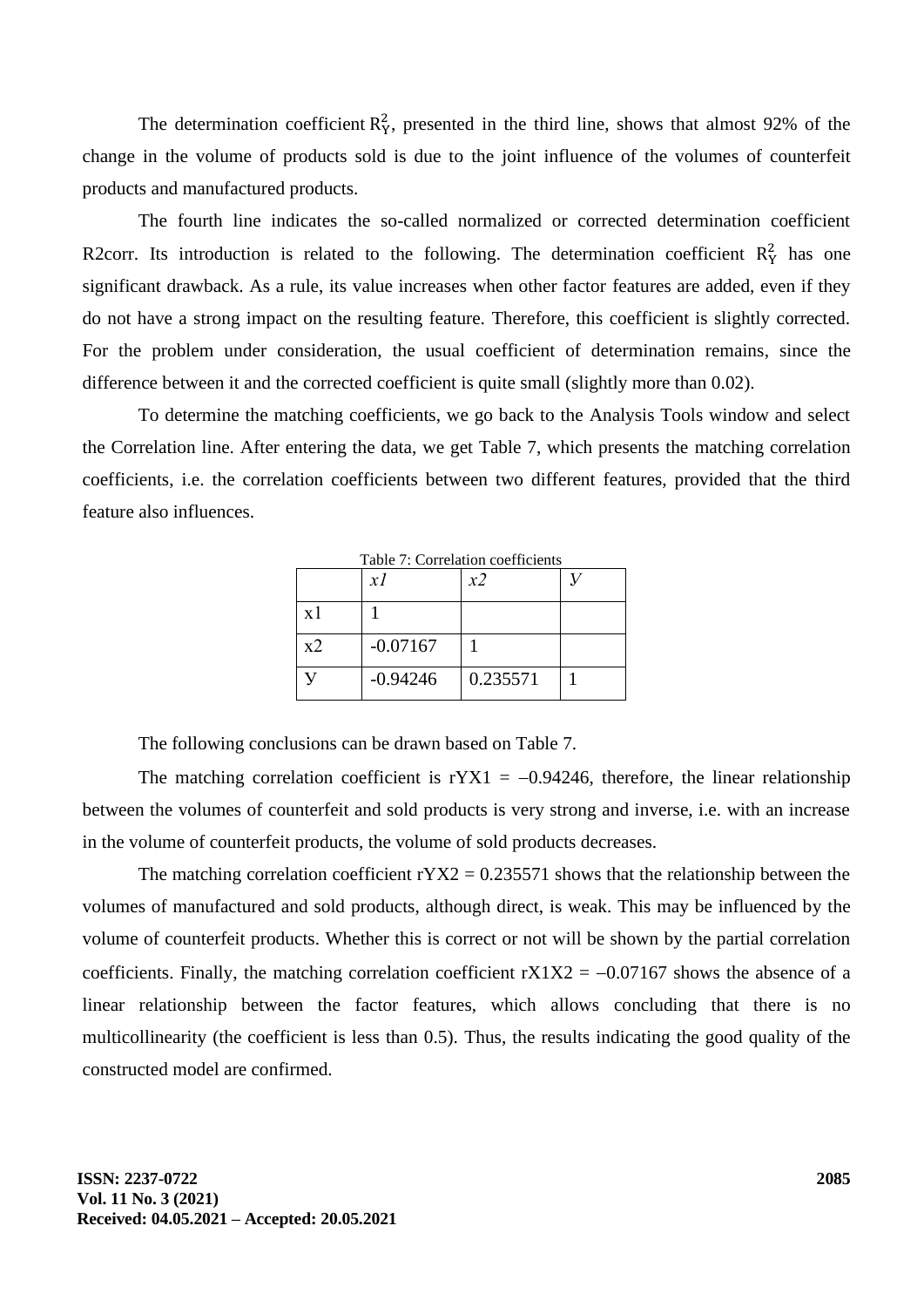The partial correlation coefficients are not calculated in the Analysis Package, and therefore they need to be found using the appropriate formulas. If the regression model contains only two factor features X1 and X2, then the partial correlation coefficients can be found by the formulas:

$$
r^{_q}_{YXi}=\frac{r_{YX_i}-r_{X_iX_j}\cdot r_{YX_j}}{\sqrt{1-r^2_{X_iX_j}}\cdot\sqrt{1-r^2_{YX_j}}};\;r^{_q}_{X1X2}=\frac{r_{X_1X_2}-r_{X_1Y}\cdot r_{YX_2}}{\sqrt{1-r^2_{X_1Y}}\cdot\sqrt{1-r^2_{YX_2}}}
$$

For the concerned example, the partial coefficient values equal to:

 $r_{YX1}^q = -0.954833$ ;  $r_{YX2}^q = 0.503878$ ;  $r_{X1X2}^q = 0.462724$ .

When comparing the matching coefficient and partial coefficients, the following conclusions can be drawn. The volume of counterfeit products has a great impact on the volume of products sold, both in the case of a permanent volume of products produced and in the case of a change in this volume. At a permanent volume of counterfeit products, the strength of the dependence of the volume of products sold on the volume of products produced increases.

For greater confidence in the results obtained, the correlation coefficients can be verified using corresponding statistical hypotheses confirming (or rejecting) their significance.

After conducting a correlation and regression analysis, one can proceed to predict the estimated volume of products that can be sold in December.

### **Finding the predicted value**

All the studies conducted above are necessary to ensure that the prediction made below corresponds to the real situation. The point prediction is determined quite simply, after substituting the possible values of factor features into the regression equation. For the data of the considered example, the possible volume of goods sold in December under the same conditions will be approximately equal to

$$
y = 22.3202 - 1.4584 \cdot 10 + 0.2899 \cdot 30 = 16.43401.
$$

### **4. Conclusion**

In conclusion, it should be noted that before conducting a correlation and regression analysis, it is desirable to check the uniformity of the sample data. If the sample is not homogeneous, then applying correlation and regression methods to its elements can lead to results that are far from reality. In this case, it is recommended to conduct clustering of the sample population [6, 8], i.e. its division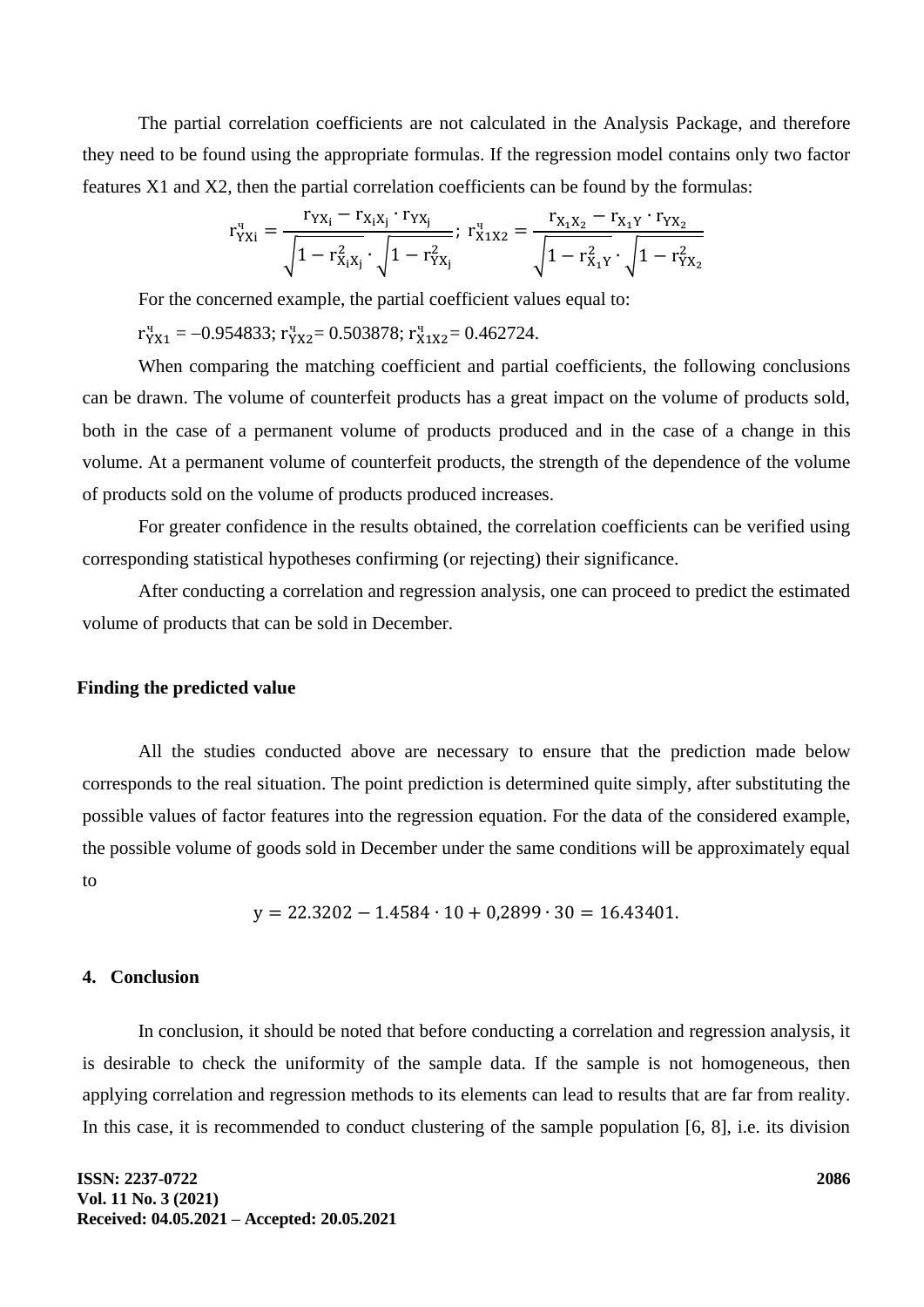into groups that are homogeneous in a certain sense, and then conduct a correlation and regression analysis of the problem separately for each group.

The considered case is characterized by the availability of the clearly expressed resulting feature, while there are a lot of factor features. The question arises of how to choose the resulting factor from all the factors that have a significant impact. According to the authors, a promising area for further research may be using the method of expert assessments, which will allow identifying the most important features of the development of the situation under study based on the survey of competent experts.

### **References**

Bolshakova, L.V., Litvinenko, A.N., Baturina, E.V., Sidenko, I.K., Ivanov, A.N., Dali, F.A., Shidlovsky, G.L. 2020. Application of the econometric model as a mechanism of management of socio-economic systems. The IIOAB Journal, 11, No S3. pp. 64-71.

Bolshakov, L.V., Smolin, Ya.N., Yakovleva, N. A. 2019. Mathematical-statistical study of the increase in debt to banks of the population. In: Regional Informatics and Information Security. pp. 212-214.

Kasych, A., Vrbka, J., Rowland, Z., Glukhova, V.Modern human resource management models: Values, development approaches, transformation (2020) Quality - Access to Success, 21 (179), pp. 72-79.

Kadochnikova, E.I. 2012. Methodological problems of constructing models of economic growth in the region. Bulletin of Economics, Law, and Sociology., No. 1. pp. 52-56.

Kartavtseva, A.V. 2016. Econometric analysis of inflation in the Russian Federation. Issues of Economics and Management, No. 5(7). pp. 29-33. https://moluch.ru/th/5/archive/44/1513/

Litvinenko, A.N., Bolshakova, L.V., 2020. Methods of applying cluster analysis when performing final qualifying work by students of the St. Petersburg University of the Ministry of Internal Affairs of Russia. Bulletin of the St. Petersburg University of the Ministry of Internal Affairs of Russia, No. 1(85). pp. 208-217.

Primakin, A.I., Bolshakova, L.V. 2012. The method of expert assessments in solving problems of ensuring the economic security of an economic entity. Bulletin of the St. Petersburg University of the Ministry of Internal Affairs of Russia., No. 1. pp. 191-200.

Rubtsov, G.G., Litvinenko, A.N., Bolshakova, L.V., 2020. Trends in the development of domestic innovation policy as exemplified by the Northwestern Federal District. Scientific and Technical Bulletin of the St. Petersburg State Polytechnic University. Economic Sciences, 13(1), pp. 65-78.

Snatenkov, A. A., Timofeeva, T.V. 2017. Statistical study of factors forming overdue debt on loans of the Russian banking sector. Competitiveness in the global world: Economics, science, technologies. No. 7-1. pp. 137-144.